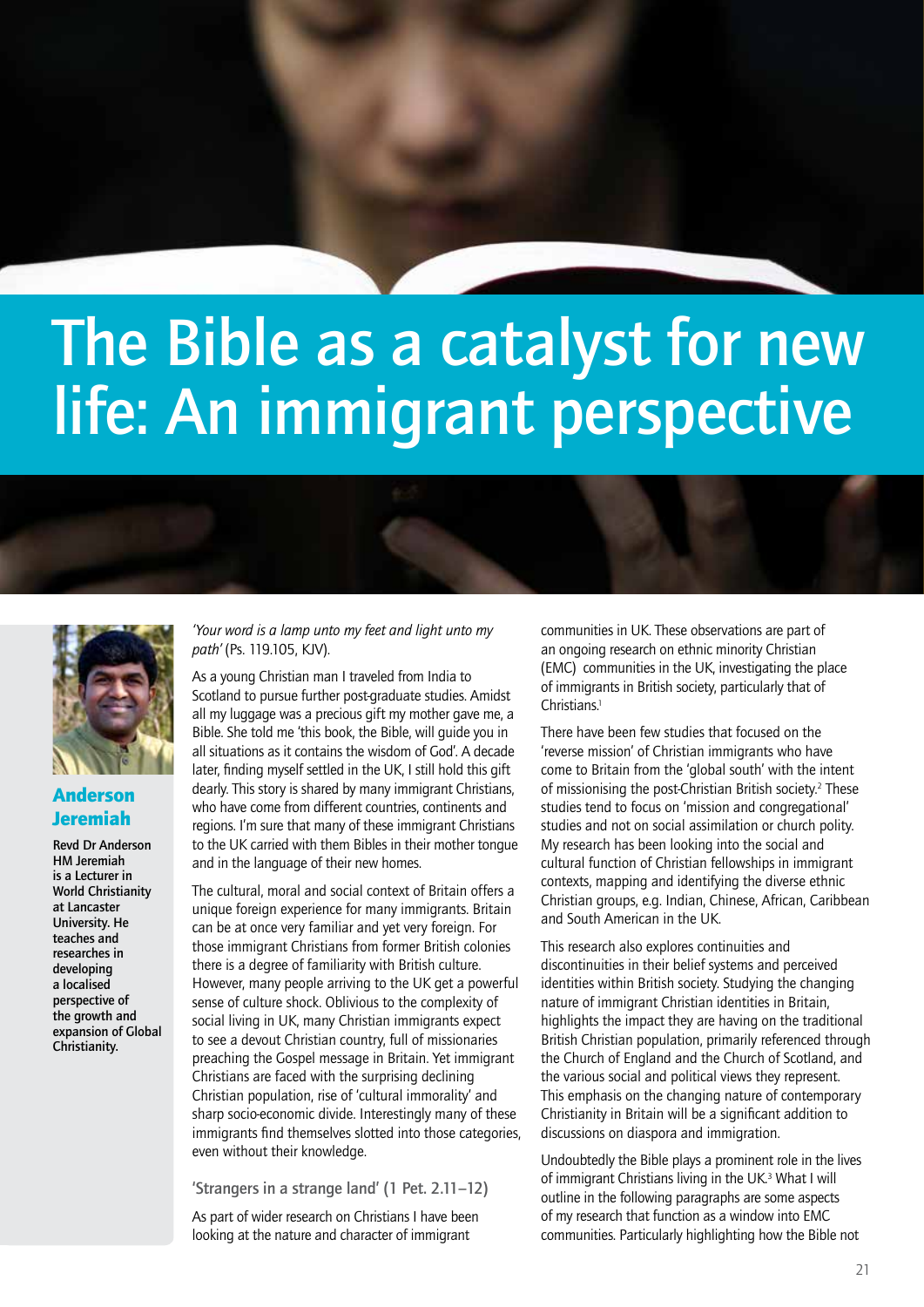only functions as a guiding force but almost maps out an immigrant's life in a foreign context, where they might struggle to integrate.

#### The Bible: A cultural constant

One of the main areas of concern for many EMCs is getting used to the foreign culture. Most of them feel culturally alien to the immigrant context. The cultural norms, language and social practices offer considerable challenges in the path of integration. Getting settled into the new environment is a considerable challenge facing immigrants. Despite feeling confident in their ability to assimilate, on arrival they soon realise the stark contrast to their imagined notions of British society and culture. Their reaction may be one of the following: to make a genuine effort to understand the cultural patterns of British society and explore ways to integrate, or, more commonly, to condemn the host culture as 'evil and alien'.

Let me unpack this latter perception. Culture could be defined as a set of precepts that provide a basic framework for people to exist in communities and societies.4 The tangible symbols of culture could be food, dress and other social norms or practices. British culture over the years has developed its own unique culture, drawing upon various interfaces between European and non-European cultures. Also as a byproduct of colonial history, British culture has incorporated within itself aspects from the erstwhile colonies. Although the Bible was seen as the foundation of the Christian west, which includes Britain, it baffles the immigrants upon arrival, only to find that it is far from the truth. In reaction to this reality check, Christians who migrate from foreign countries often turn to the Bible to seek cultural directive.

There is often a historical undertone to this process. Christians from India, Nigeria and China often use their Christian identity to define their native identity.<sup>5</sup> In their native context they would have used their Christian identity to distinguish themselves from others particularly when it comes to cultural practices, such as food regulations, dress code and engaging with other faith communities. For example, many Indian Christians would abstain from eating pork. Although this is something common in the predominantly Hindu culture, the Christians have been taught the Levitical food regulations (Lev. 11) that prohibit pork consumption. So Christians believe that the Bible teaches that Christians should not consume pork. When Christians from this background emigrate to Britain, with its supposedly Christian culture, are shocked to find everybody consuming pork and ignoring the teachings of the Bible.

Immigrant Christians operate in multiple cultural layers, their native culture, shaped by biblical culture and the British culture that contradicts their understanding of biblical culture. There is conflation of various cultural patterns that often confuses the immigrant in their new location. It is in this context, the Bible becomes the sole provider of cultural norms for Christians living in an immigrant context. The biblical teachings on various cultural matters are taken very seriously, from food habits to choosing life partners, covering ones head to

women being subservient to their husbands, because the Bible teaches women to accept the man as the head of the house (Eph. 5.23). The Bible becomes the cultural constant when an immigrant's identity is questioned and challenged. Therefore many EMCs look to the Bible and its teachings for guidance and direction.

Another example is that of bringing up children in the British context. It is mentioned in Christian fellowship gatherings that the challenges they face when it comes to raising children in the British culture. 'Children have too much freedom in this culture' according to Isaiah, a Nigerian Christian. He says that they should be disciplined and brought up with Christian teaching. According to him the Bible clearly says that 'Do not hold back discipline from the child, although you strike him with the rod, he will not die. You shall strike him with the rod and rescue his soul from hell' (Prov. 23.13). Many immigrant Christians believe that British Christians do not follow the teachings of the Bible therefore paving way for all the social and cultural evils. It is a serious issue. Isaiah is quite aware that if his child had to inform the social services, he could be in trouble for following the teaching of the Bible. That's how serious the cultural decline is in British society according to Isaiah.

This is not dissimilar to the experience of the early missionaries, when they traveled to 'pagan cultures' to proclaim the gospel. In such foreign contexts, many missionaries recorded that it was the Bible that sustained them in strange lands.<sup>6</sup> It is interesting that people who inherited such Christian understanding, travel back to the host countries of the missionaries and seek solace in the Bible and not in the local culture of the missionaries.

#### The Bible: A moral agent

Following on from the perception of British culture as a lapsed Christian culture, many EMCs consider the UK to be 'morally corrupt'. British culture is seen by many encouraging sexual promiscuity through its relaxed approach to adultery. Further with the legalization of gay and lesbian marriage, a large proportion of EMCs consider British culture to have lost its moral compass. These observations need to be unpacked further.

For many Christians in the global south, Europe is a Christian continent, where all the missionaries came from. Their perception of Europe is primarily mediated through their experience and knowledge of the missionaries and the churches they left behind, be they catholic or protestant. Post-reformation Christianity, the type of pietistic faith that facilitated missionary activities, continues to pervade the theology and practice of many Christians from the global south. Moral teachings from this stable had a very rigorous approach to moral and personal conduct. Biblical teachings on sexual matters are followed in minute detail. Moral and ethical behaviour is derived directly from the characters in the Bible.

The common perception in the global south is that across Europe the same moral scale is practiced. When Christians from the global south emigrate to Britain they are surprised to find the prevalence of what they

## **NOTES**

1. This research is funded by the Faculty of Arts and Social Science, Lancaster University. People's names have been changed to preserve their anonymity.

2. I Olofinjana, *Reverse In Ministry And Missions: Africans In The Dark Continent Of Europe: An Historical Study Of African Churches In Europe* (London: Author House Publishing, 2010), M Guest, K Tusting, and L Woodhead (eds), *Congregational Studies in the UK: Christianity in a post-Christian context* (London: Ashgate, 2004).

3. For an interesting analysis on the role of Bible in contemporary Christianity see the chapter titled, 'The Bible as a public book: perspectives from Global Christianity', in S Kim, *Theology in the Public Sphere* (London: SCM Press, 2011).

4. I discuss in detail about culture, identity and community in my book, *Community and Worldview among Paraiyars of South India* (London: Bloomsbury, 2012).